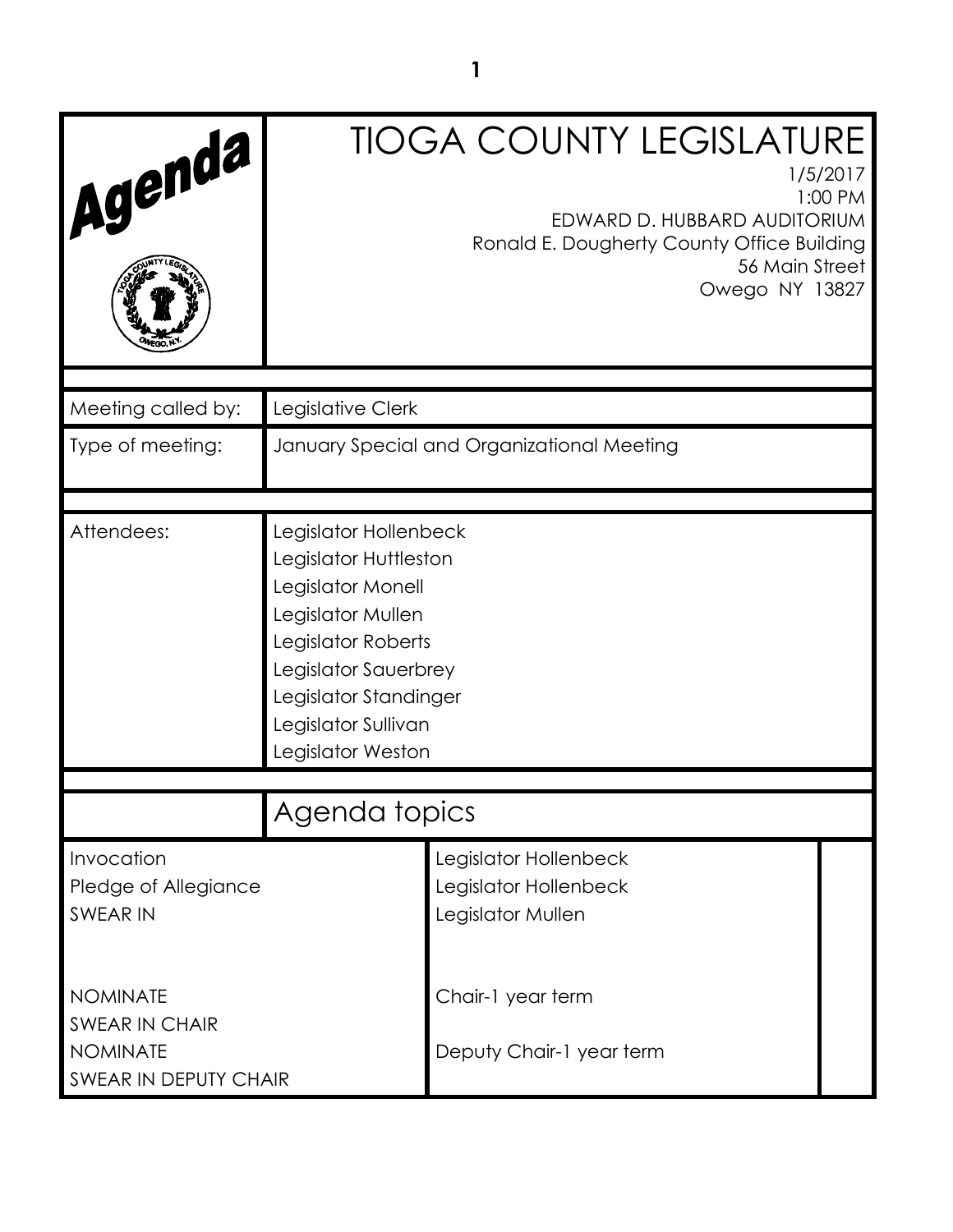| <b>NOMINATE</b>                                                                   |                                                             | Public Information Officer 1/5/17-<br>12/31/17                       |  |
|-----------------------------------------------------------------------------------|-------------------------------------------------------------|----------------------------------------------------------------------|--|
| <b>NOMINATE</b><br><b>Petitions, Communications &amp; Notices</b><br>Appointments |                                                             | Republican Majority Leader 1/5/17-<br>12/31/17<br><b>DISCLOSURES</b> |  |
|                                                                                   |                                                             |                                                                      |  |
| <b>RESOLUTIONS:</b><br><b>Trips Authorized</b>                                    |                                                             |                                                                      |  |
|                                                                                   |                                                             | 2. Designation of Official Depositories                              |  |
|                                                                                   | 3.                                                          | Designate Official Newspapers                                        |  |
|                                                                                   |                                                             | 4. Designation of Newspaper for Republican Party                     |  |
|                                                                                   | 5.                                                          | Designation of Newspaper for Democratic Party                        |  |
|                                                                                   | 6. Set Salary of Chair                                      |                                                                      |  |
|                                                                                   | 7. Fix dates and times of Tioga County Legislative Meetings |                                                                      |  |
|                                                                                   |                                                             | 8. Appointment of Administrative Coroner                             |  |
|                                                                                   |                                                             | 9. Appoint Directors Soil & Water Conservation District              |  |
|                                                                                   |                                                             | 10. Annual Review of Procurement Policy                              |  |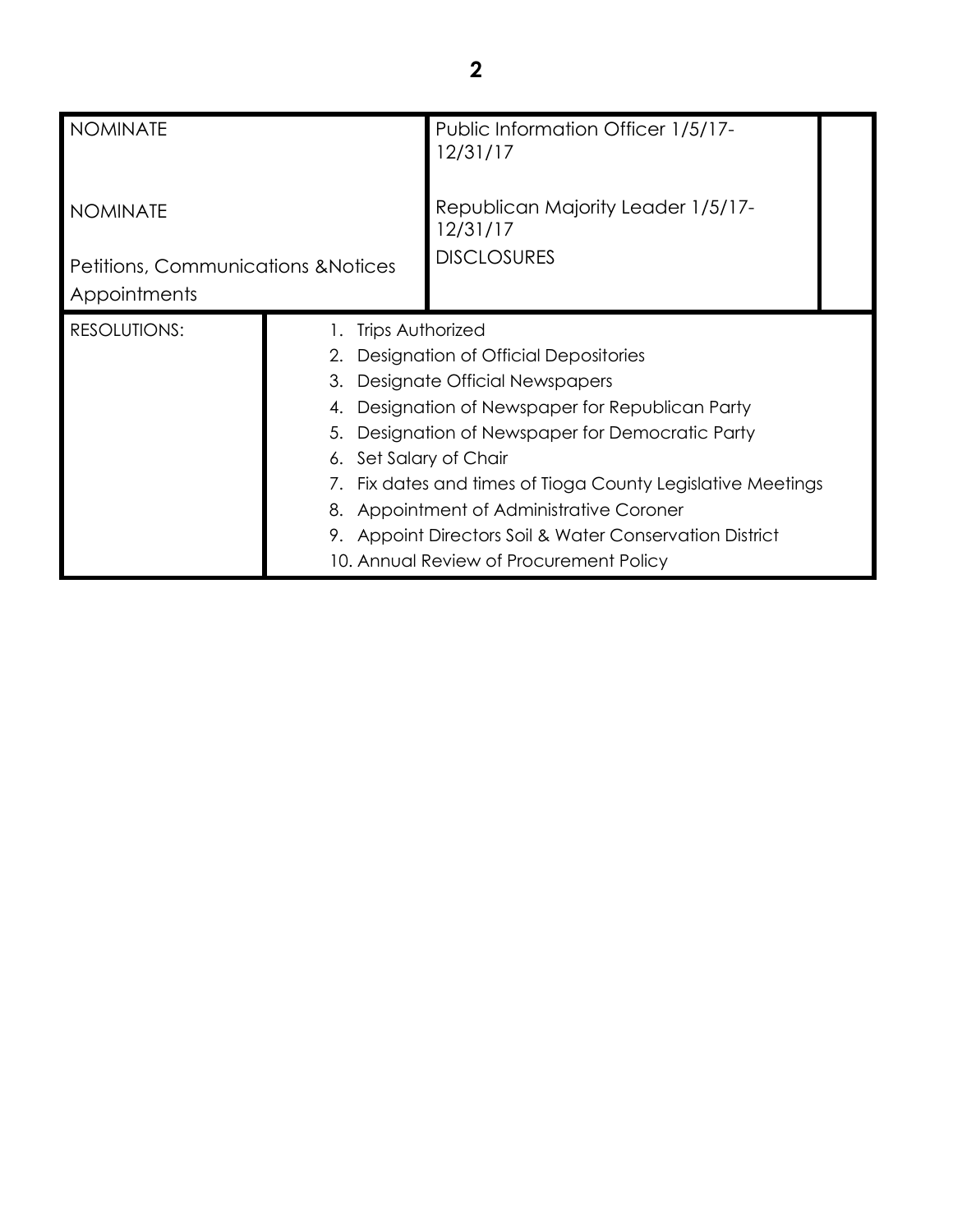RESOLUTION NO. –17 TRIPS AUTHORIZED

RESOLVED: That the Chair and the Clerk of the County Legislature, the County Attorney, and County Legislators be, and they hereby are, authorized to make such trips as their duties may require and that their actual and necessary expenses for travel, meals and lodging incurred on such trips be a County charge.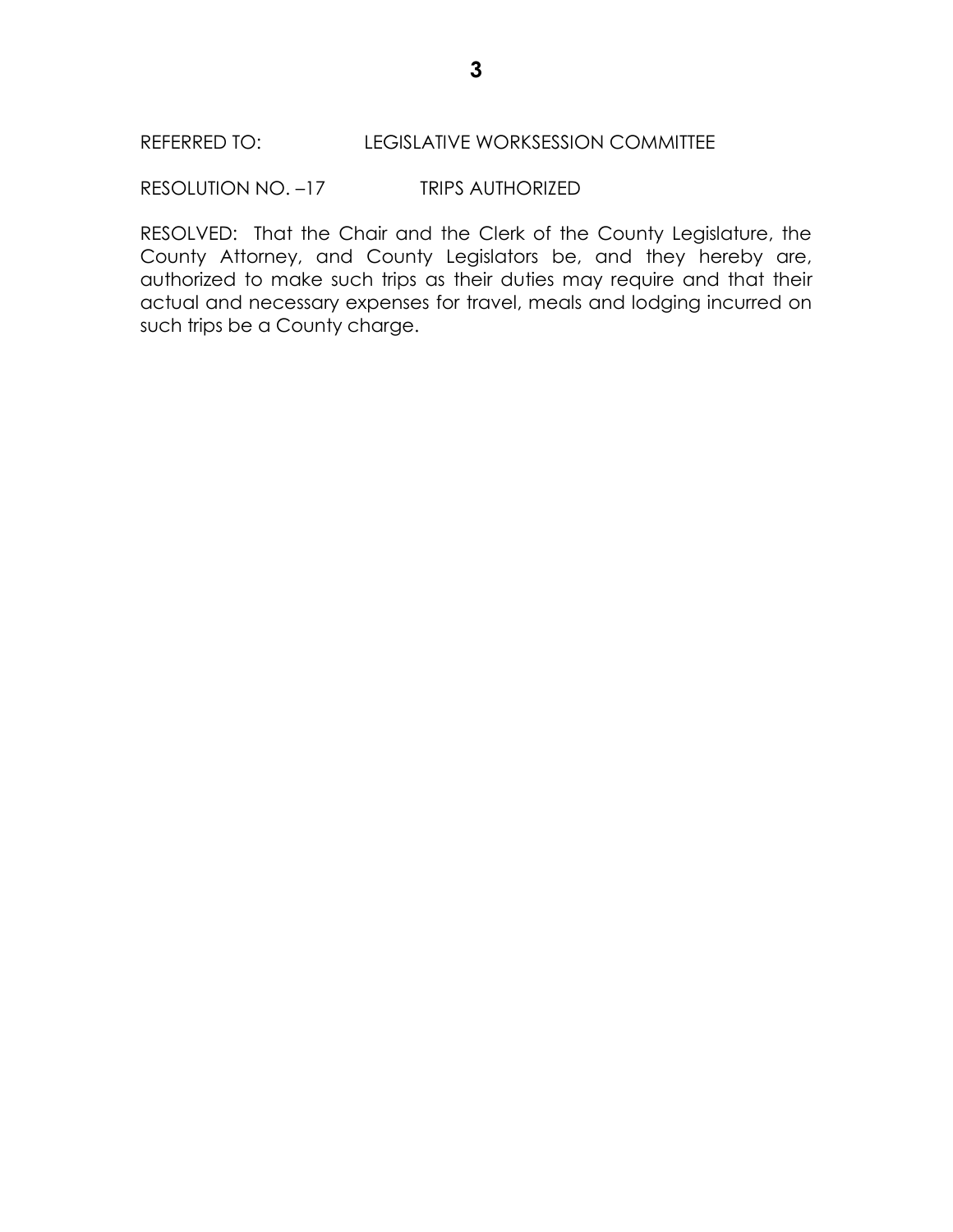# REFERRED TO: FINANCE COMMITTEE

#### RESOLUTION NO. –17 DESIGNATION OF OFFICIAL DEPOSITORIES

RESOLVED: That, pursuant to the powers vested in this Legislature by Section 212 of the County Law, as amended, the following Banks within New York State be, and they hereby are designated as depositories for the deposit of all monies received by the County Treasurer, to an amount not to exceed the sum set opposite the name of each Bank as follows:

| JP Morgan Chase Bank                  | \$30,000,000 |
|---------------------------------------|--------------|
| Chemung Canal Trust Company           | \$30,000,000 |
| Citizens Bank, N.A.                   | \$30,000,000 |
| Community Bank, N.A.                  | \$30,000,000 |
| First Niagara Bank, N.A.              | \$30,000,000 |
| Key Bank Corporation                  | \$30,000,000 |
| M&T Bank                              | \$30,000,000 |
| Tioga State Bank                      | \$30,000,000 |
| National Bank and Trust Company, N.A. | \$30,000,000 |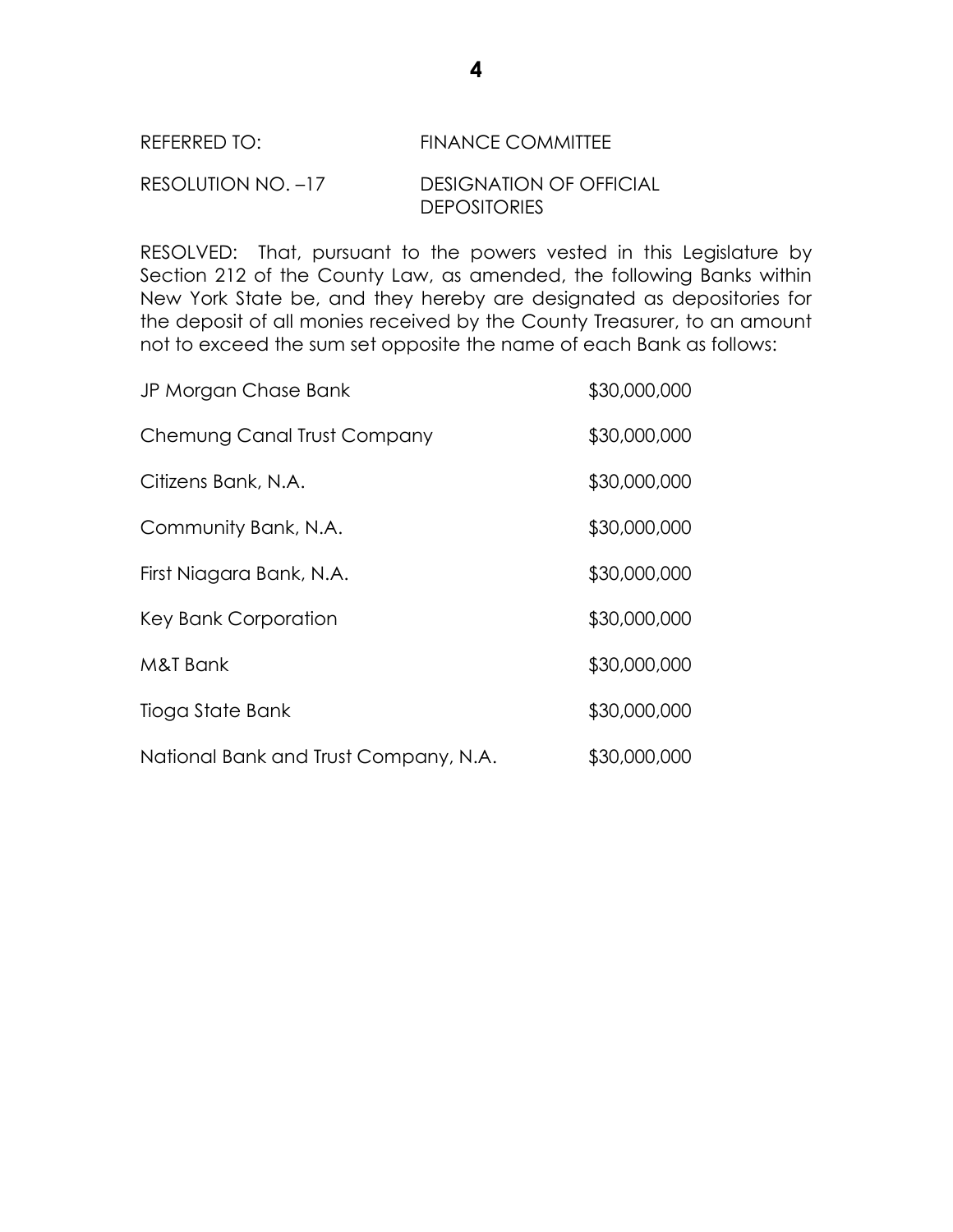### REFERRED TO: LEGISLATIVE WORKSESSION COMMITTEE

#### RESOLUTION NO. –17 DESIGNATE OFFICIAL NEWSPAPERS

RESOLVED: That the Tioga County Courier and the Morning Times are hereby designated official newspapers for the publication of all local laws, notices and other matters required by law to be published pursuant to County Law  $\delta$ 214, Subd. 2; and be it further

RESOLVED: That the Press and Sun Bulletin, a daily newspaper, is hereby designated as the official newspaper for purposes of publishing all local laws, notices and other matters required by law to be published at such times that there is insufficient time to publish in the above two newspapers.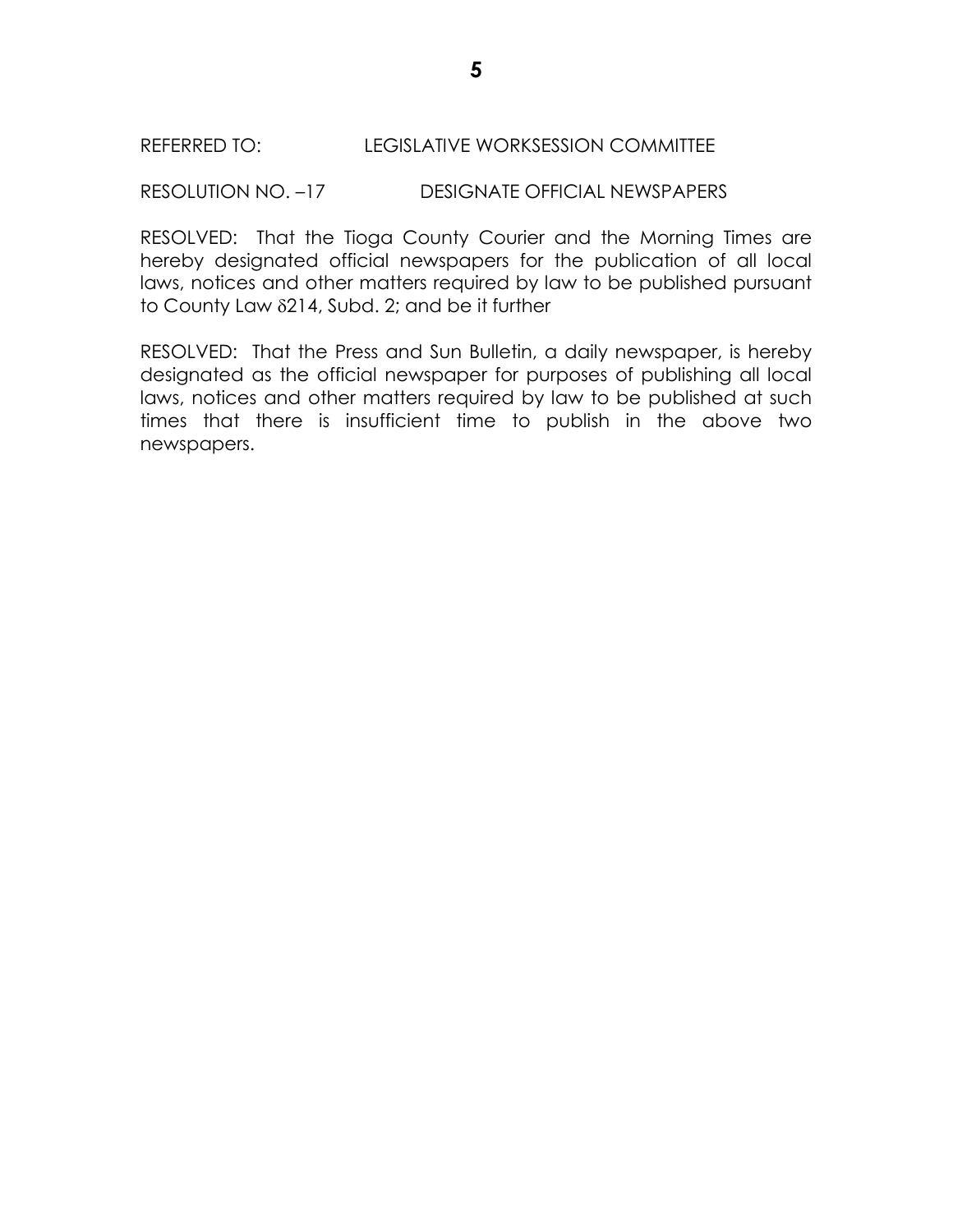### RESOLUTION NO. –17 DESIGNATION OF NEWSPAPER FOR REPUBLICAN PARTY

RESOLVED: That the Morning Times is hereby designated as the newspaper published in the County of Tioga for the Republican Party to publish the Election notices issued by the Secretary of State, and to publish the official canvass pursuant to County Law 214, Subd. 1.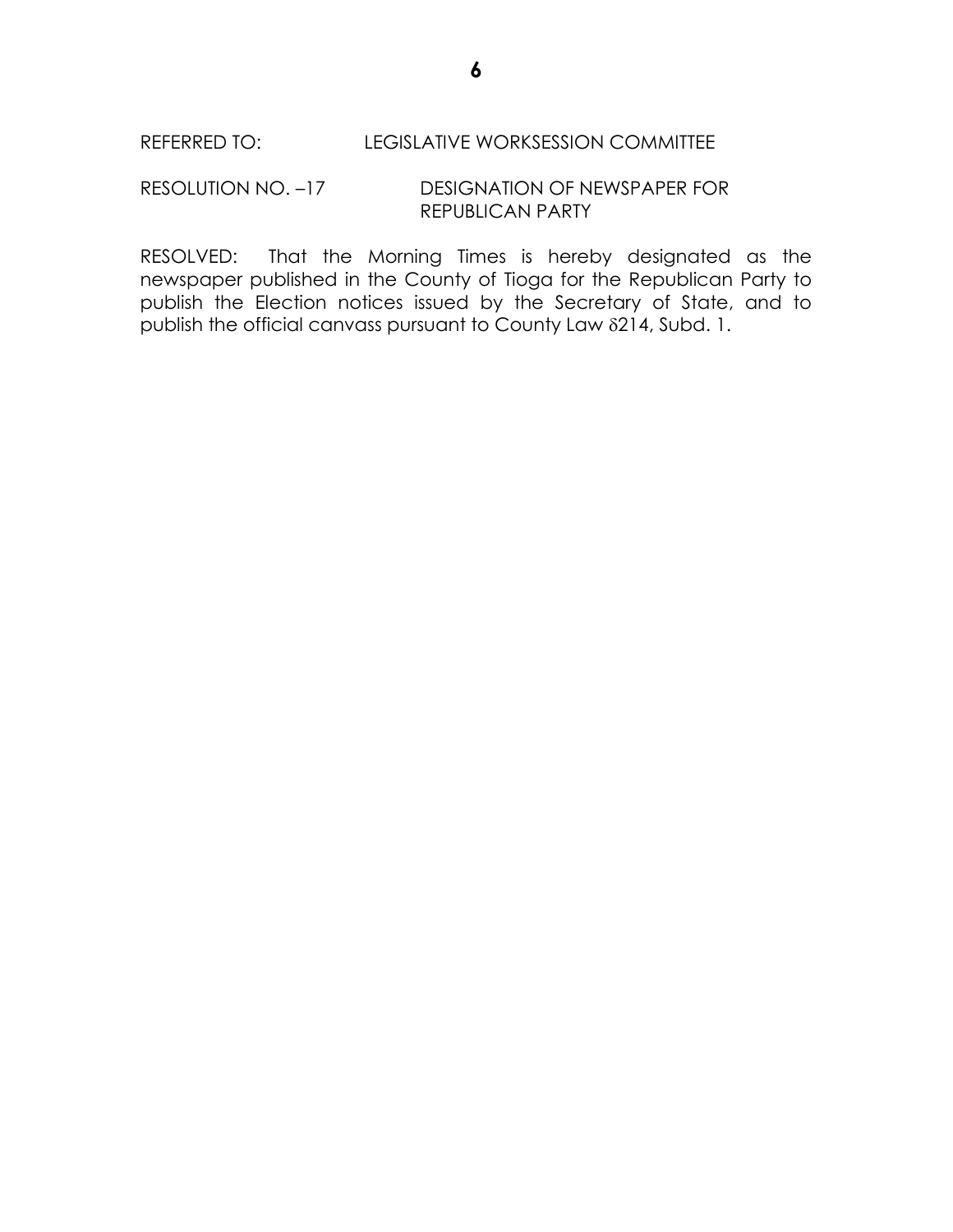RESOLUTION NO. –17 DESIGNATION OF NEWSPAPER FOR DEMOCRATIC PARTY

RESOLVED: That the Tioga County Courier is hereby designated as the newspaper published in the County of Tioga for the Democratic Party to publish the Election notices issued by the Secretary of State, and to publish the official canvass pursuant to County Law 214, Subd. 1.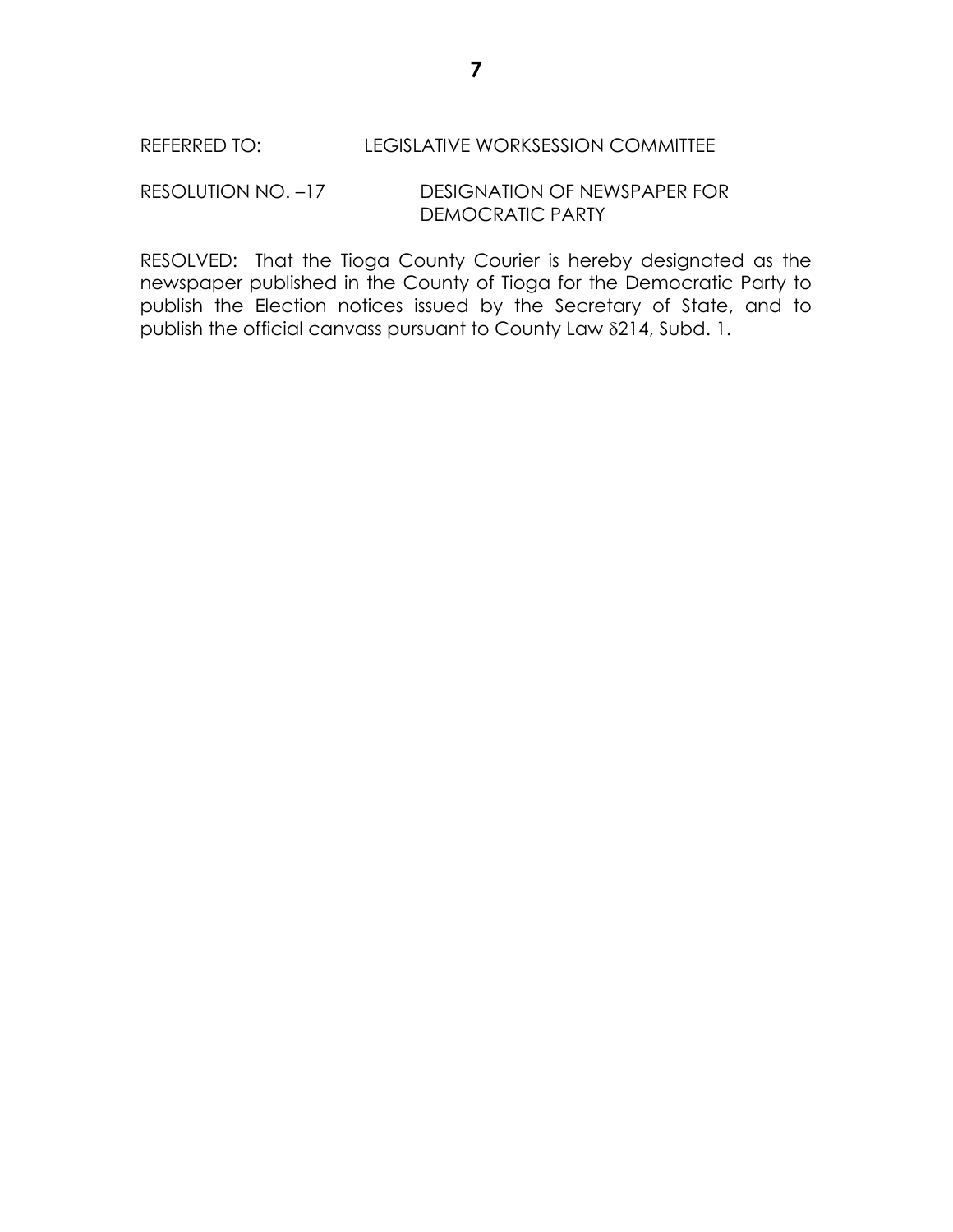### REFERRED TO: LEGISLATIVE WORKSESSION COMMITTEE

RESOLUTION NO. -17 SET SALARY OF CHAIR

RESOLVED: That the salary of the Chair of the Tioga County Legislature be set at \$33,728 per year, which includes the salary received as County Legislator of \$10,430 and an additional \$23,298 to serve as Chair.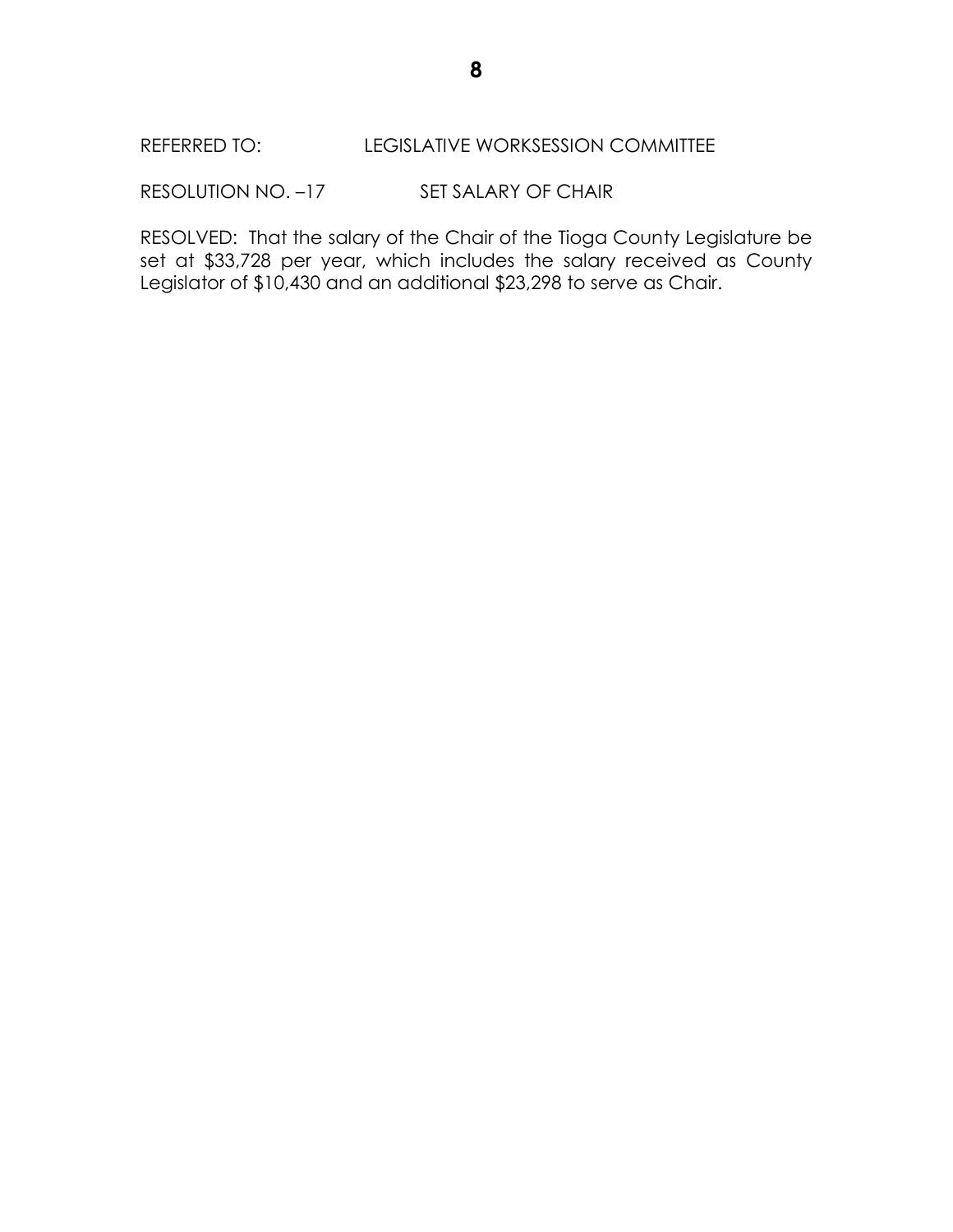REFERRED TO: LEGISLATIVE WORKSESSION COMMITTEE

## RESOLUTION NO. -17 FIX DATES AND TIMES OF TIOGA COUNTY LEGISLATIVE **MEETINGS**

RESOLVED: That the Tioga County Legislature during 2017 shall meet regularly in the Edward D. Hubbard Auditorium of the Ronald E. Dougherty County Office Building, 56 Main Street, Owego, New York at 12:00 P.M. on the Tuesday following Committees which are held during the first full work week of the month; and be it further

RESOLVED: That the, March, June, September and December 2017 Legislative meetings shall be held at 6:00 P.M.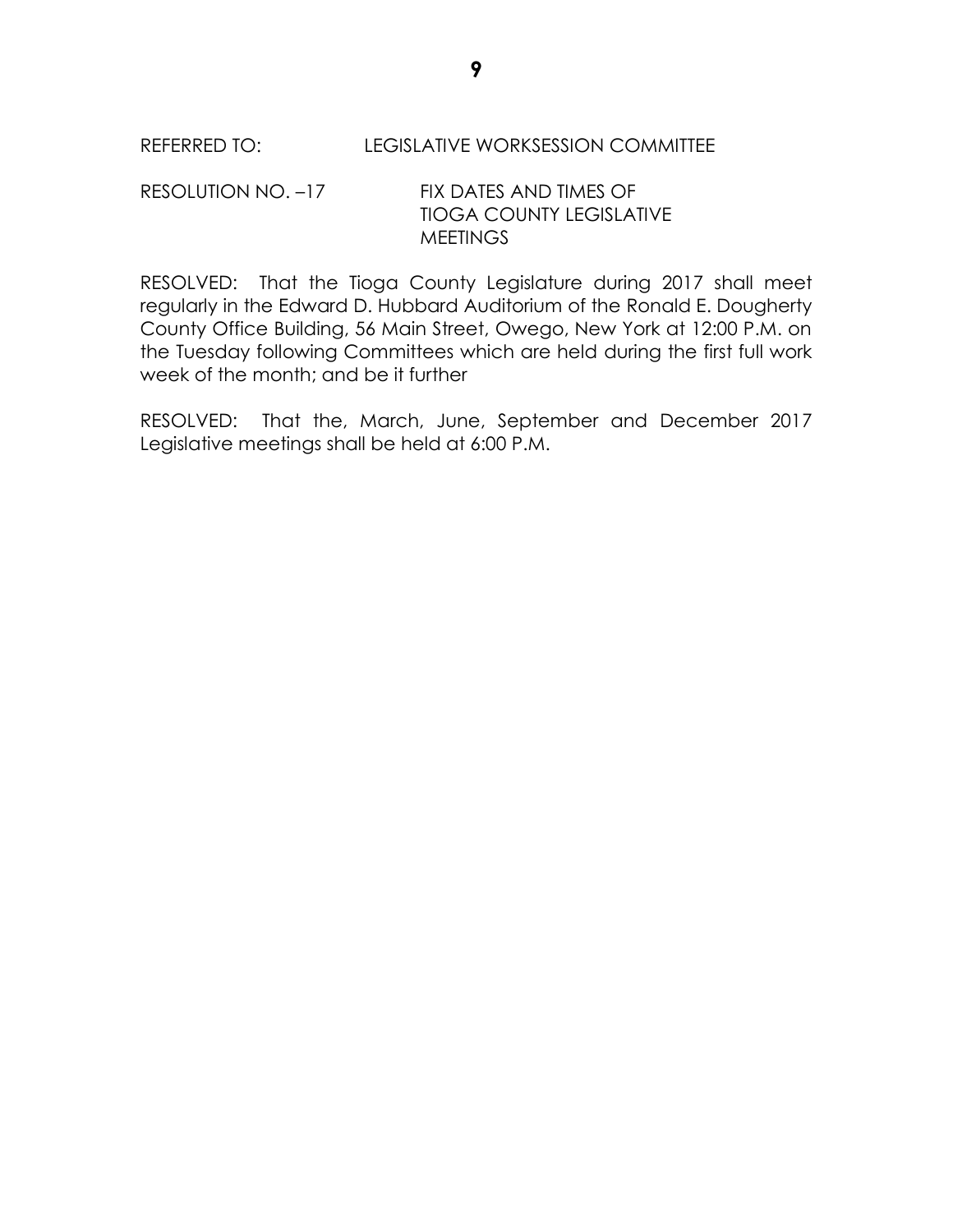### REFERRED TO: ADMINISTRATIVE SERVICES

RESOLUTION NO. -17 APPOINTMENT OF ADMINISTRATIVE CORONER

WHEREAS: The Tioga County Coroners have selected an Administrative Coroner for 2017; and

WHEREAS: Such Administrative Coroner will perform the supervisory duties of managing their budget, paying the bills, and various office functions of the Coroner's office; and

WHEREAS: The Administrative Coroner will have no supervisory authority over the other Coroners; therefore be it

RESOLVED: That W. Stewart Bennett, Tioga County Coroner, has been selected by the four duly elected County Coroners to be designated as the Administrative Coroner for 2017 and be given a stipend of \$3,000.00 as set forth in the County budget.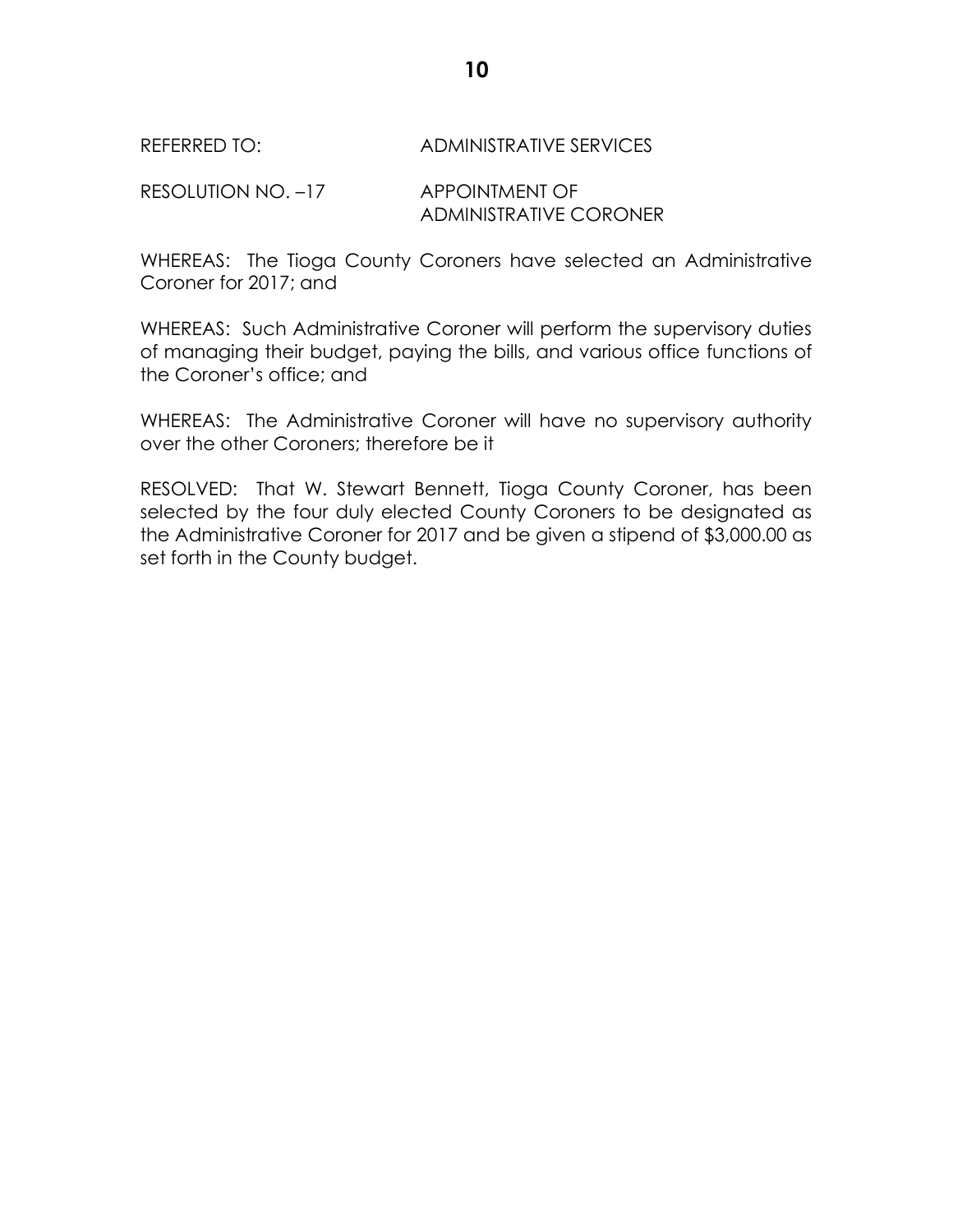### REFERRED TO: LEGISLATIVE WORKSESSION

RESOLUTION NO. -17 APPOINT DIRECTORS SOIL & WATER CONSERVATION **DISTRICT** 

RESOLVED: That Legislators Dale Weston and Tracy Monell are hereby appointed Directors of the Tioga County Soil and Water Conservation District for a one year term of January 1, 2017 through December 31, 2017.